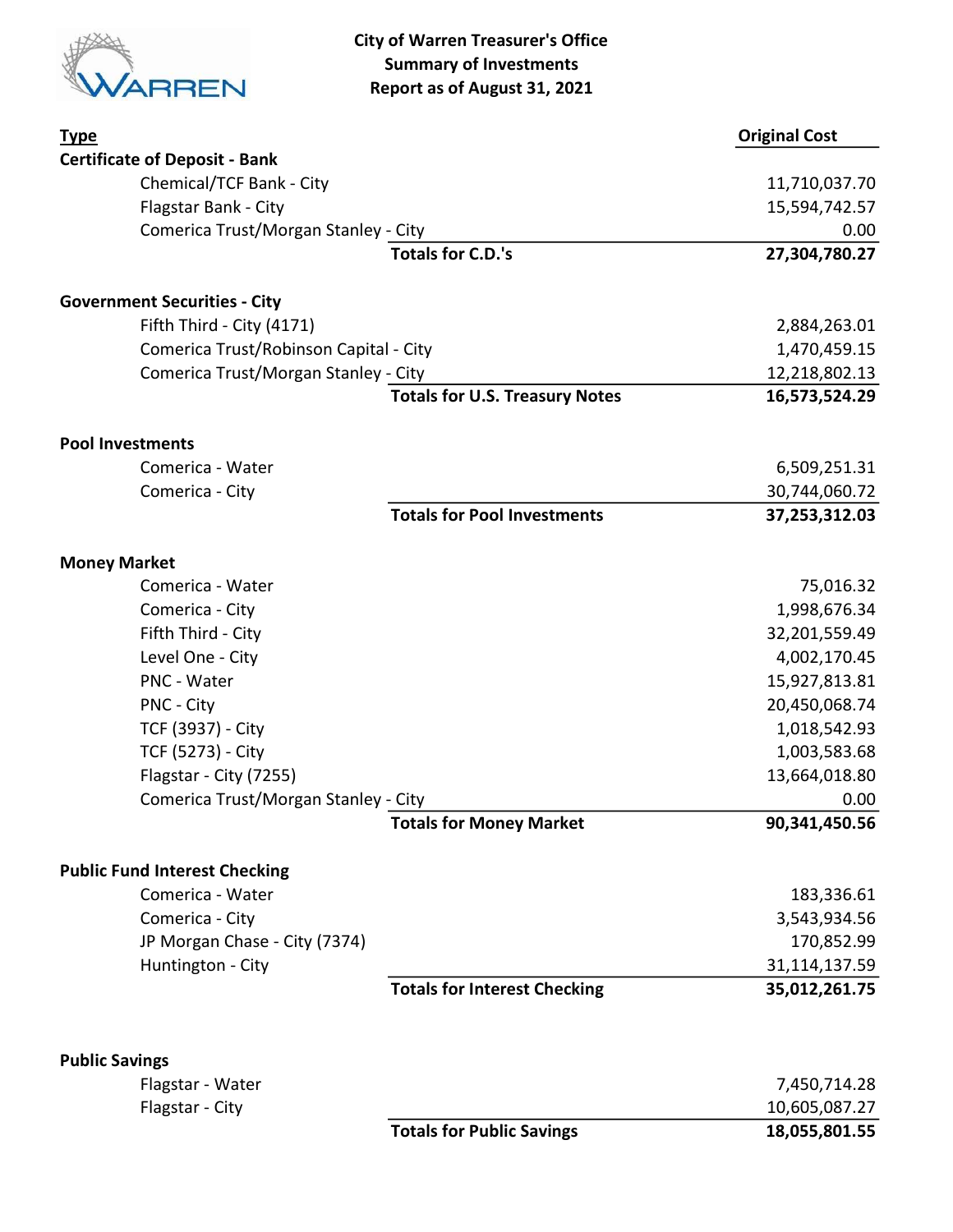| <b>Commercial Paper</b>                |                                    |              |
|----------------------------------------|------------------------------------|--------------|
| Comerica Trust/Morgan Stanley - City   |                                    | 0.00         |
|                                        | <b>Totals for Commercial Paper</b> | 0.00         |
| <b>Municipal Bonds</b>                 |                                    |              |
| Comerica Trust/Robinson Capital - City |                                    | 530,000.00   |
| Comerica Trust/Morgan Stanley - City   | 541,345.94                         |              |
|                                        | <b>Totals for Municipal Bonds</b>  | 1,071,345.94 |
|                                        |                                    |              |

**Bank Investment Totals 225,612,476.39**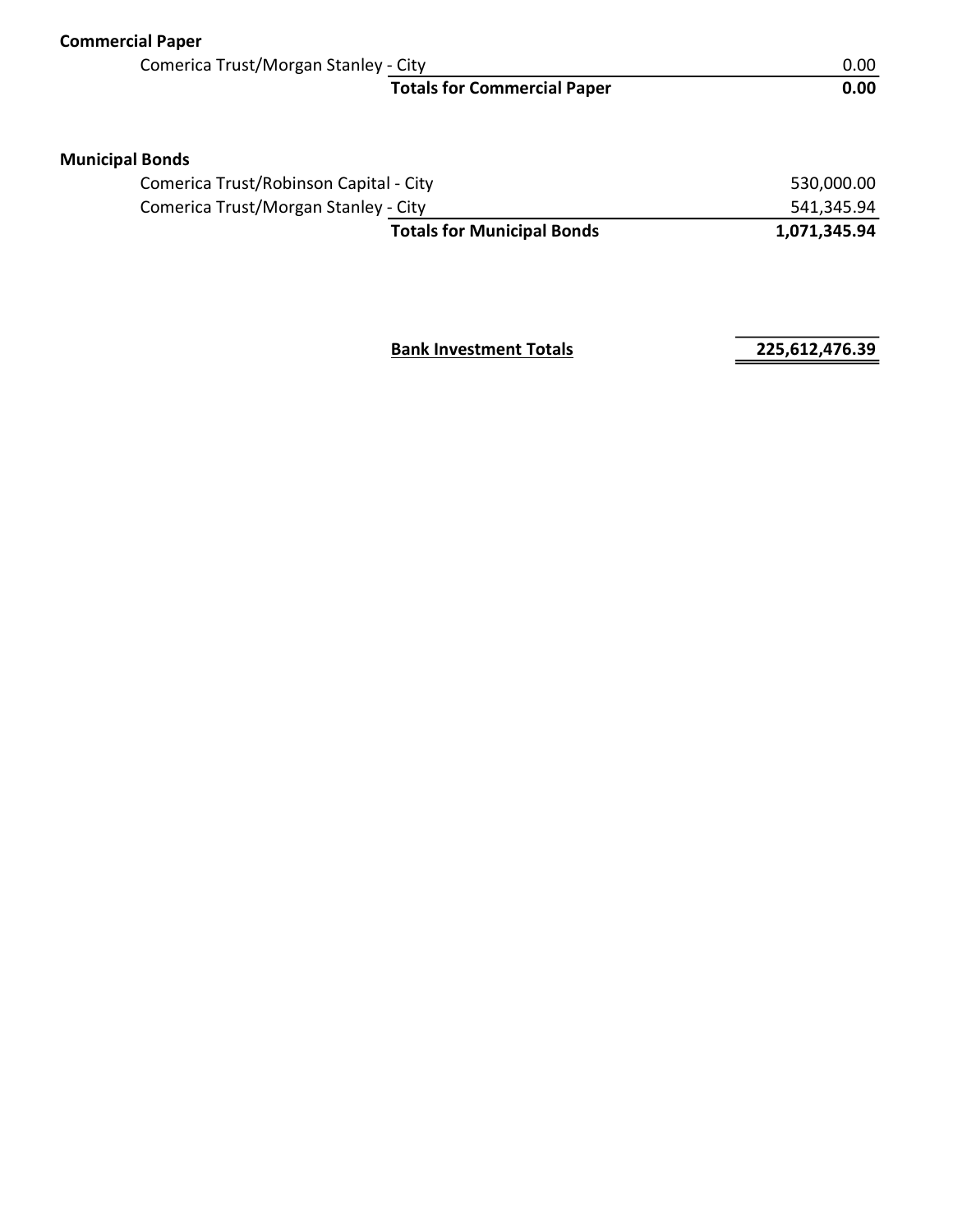

#### City of Warren Treasurer's Office Summary of Investment Balances by Type Report as of August 31, 2021

| <b>Type</b>                          | <b>Current Original Cost</b> |
|--------------------------------------|------------------------------|
| Certificate of Deposit - Bank        | 27,304,780.27                |
| <b>Government Securities</b>         | 16,573,524.29                |
| Pool Investments                     | 37,253,312.03                |
| <b>Money Market</b>                  | 90,341,450.56                |
| <b>Public Fund Interest Checking</b> | 35,012,261.75                |
| <b>Public Savings</b>                | 18,055,801.55                |
| <b>Commercial Paper</b>              |                              |
| <b>Municpal Bonds</b>                | 1,071,345.94                 |
| <b>GRAND TOTAL:</b>                  | 225,612,476.39               |

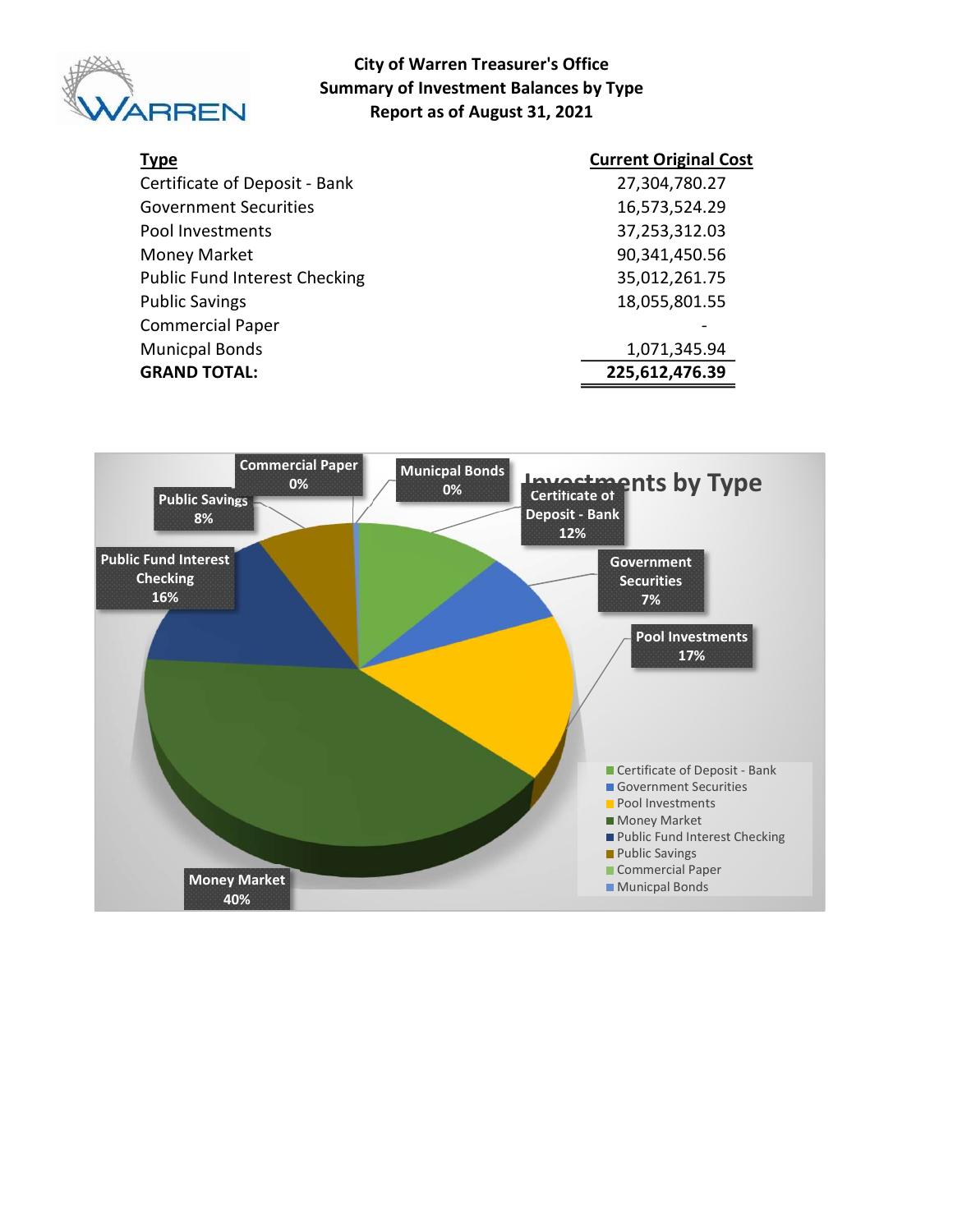

Report as of August 31, 2021 City of Warren Treasurer's Office Summary of Investment Totals by Bank

| Comerica                        | 43,054,275.86  |
|---------------------------------|----------------|
| Chemical                        | 12,713,621.38  |
| Comerica Trust/Morgan Stanley   | 12,760,148.07  |
| <b>PNC</b>                      | 36,377,882.55  |
| <b>TCF</b>                      | 1,018,542.93   |
| JP Morgan Chase                 | 170,852.99     |
| Huntington                      | 31,114,137.59  |
| Flagstar                        | 47,314,562.92  |
| <b>Fifth Third</b>              | 35,085,822.50  |
| Comerica Trust/Robinson Capital | 2,000,459.15   |
| Level One                       | 4,002,170.45   |
| <b>Grand Total</b>              | 225,612,476.39 |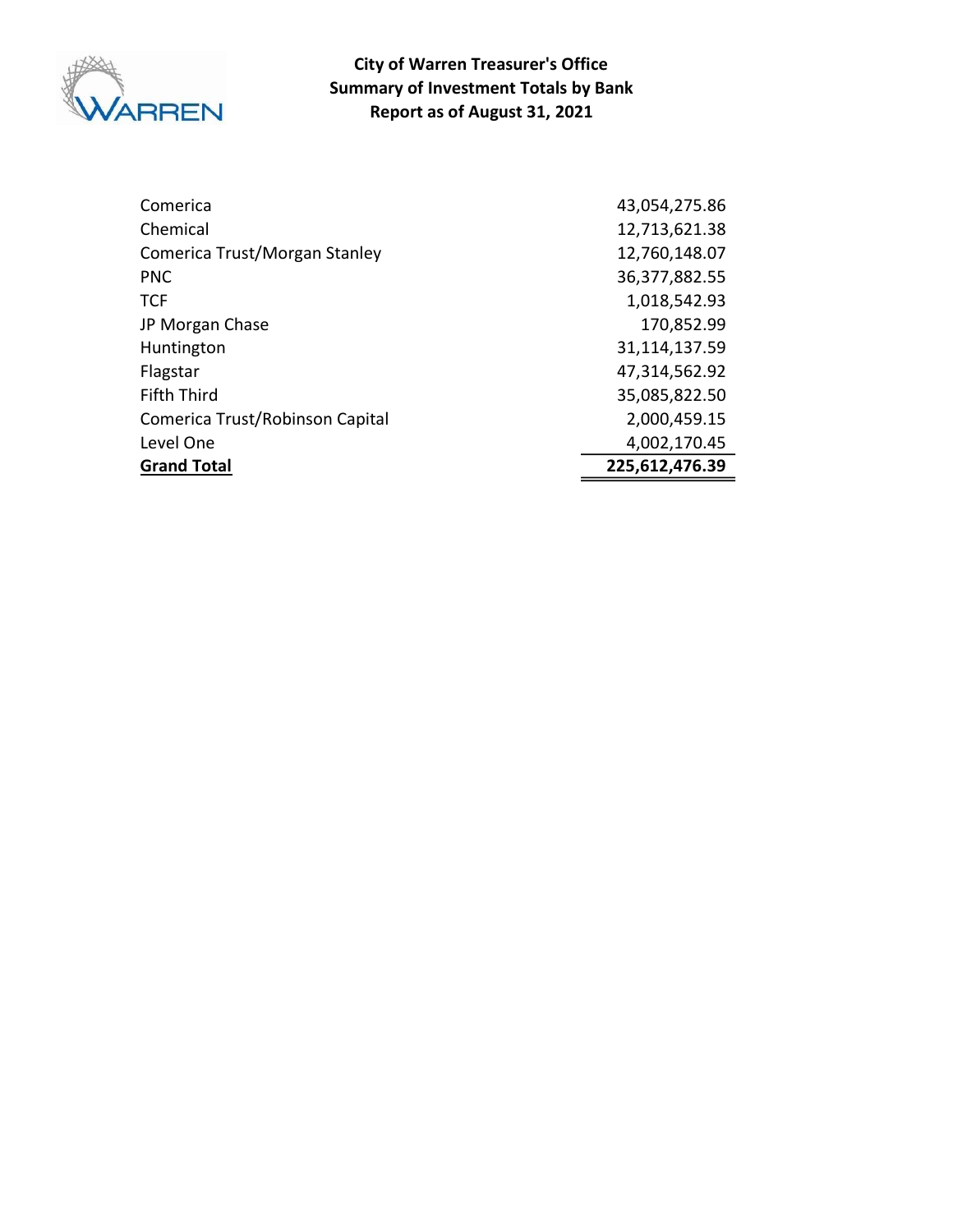

## WATER RETENTION DESIGNATED BOND FUND

### Report as of August 31, 2021

| Total                     | 49,062,633.85 |
|---------------------------|---------------|
| TCF (5272)                | 27,357,878.47 |
| TCF (9822)                | 10,448,016.56 |
| <b>Chase Money Market</b> | 11,256,738.82 |
| JP Morgan                 |               |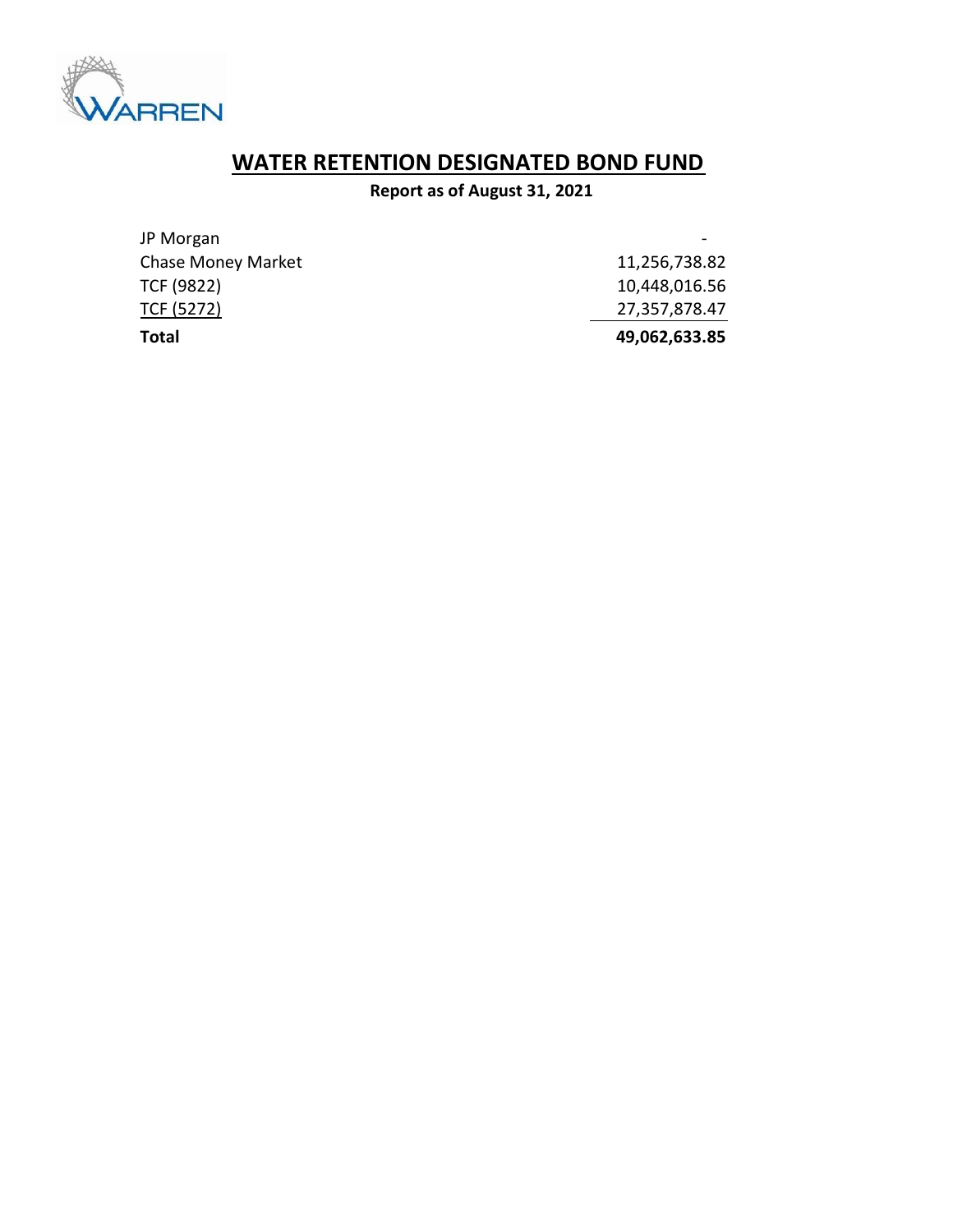

# ROAD IMPROVEMENT BOND FUND

Report as of August 31, 2021

PNC - Money Market 1,037,961.33 PNC - US Treasuries - Andreasuries - Andreasuries - Andreasuries - Andreasuries - Andreasuries - Andreasuries

Total 1,037,961.33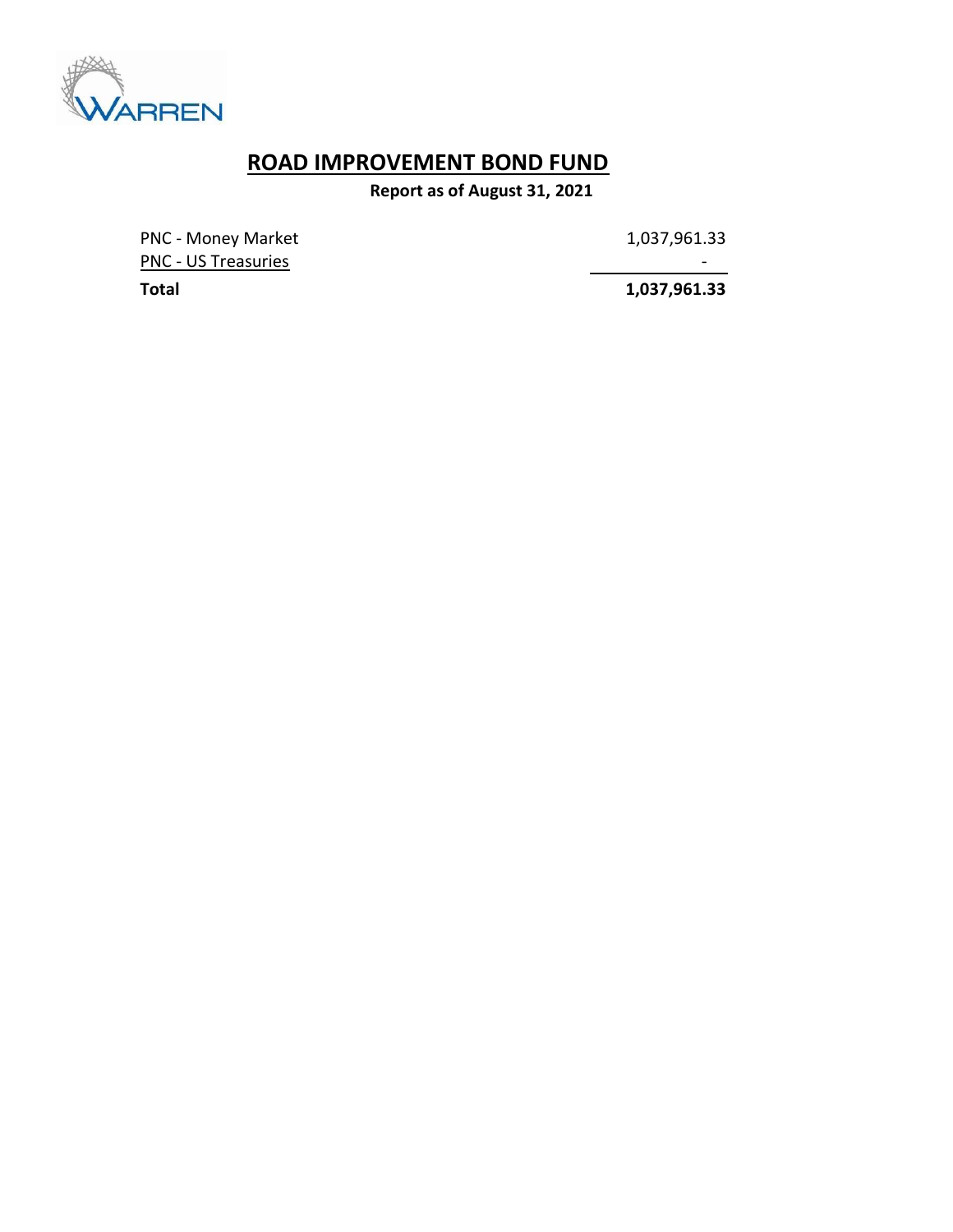

## MOUND ROAD IMPROVEMENT BOND FUND

Report as of August 31, 2021

JP Morgan Chase 21,001,815.56

Total 21,001,815.56